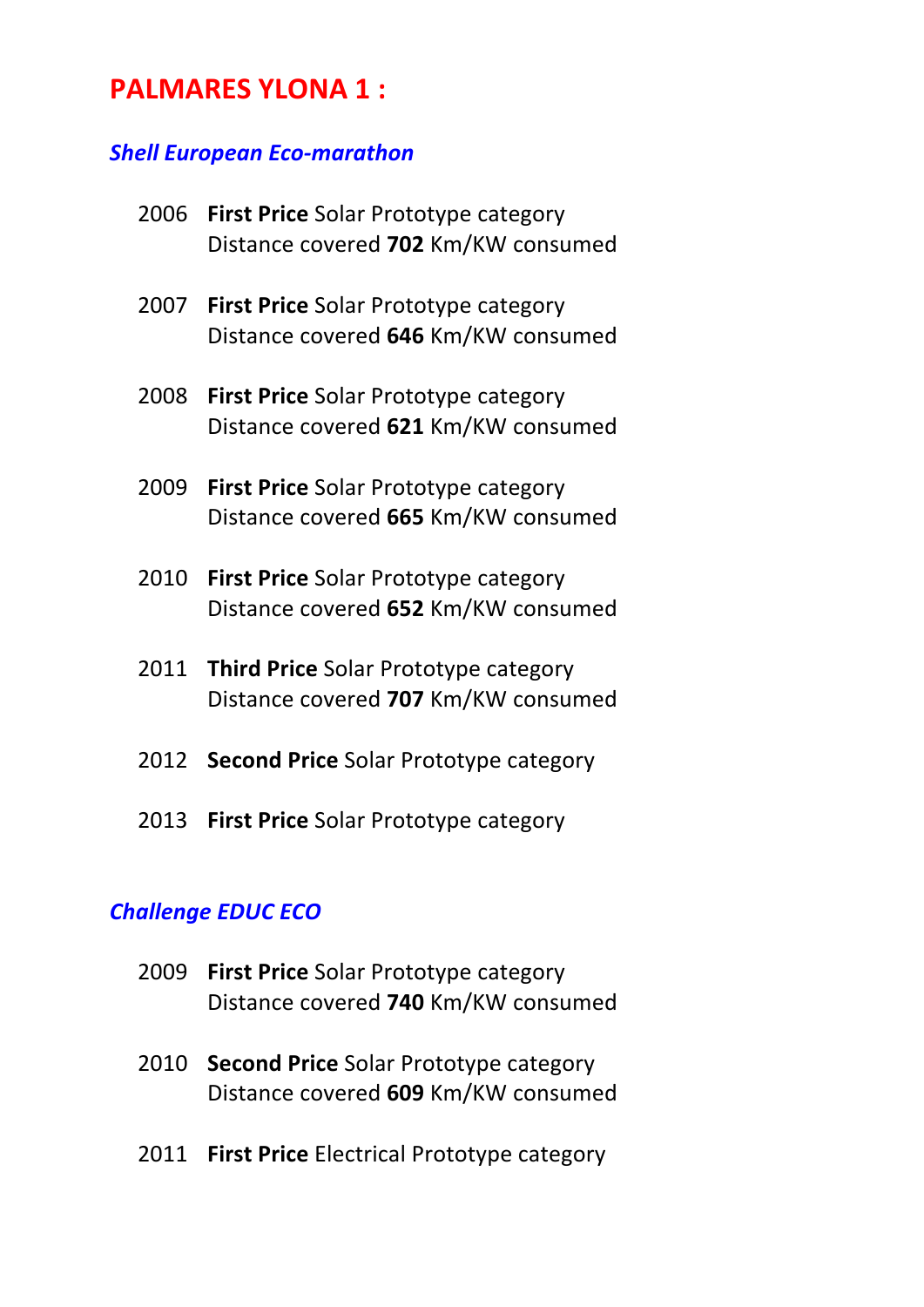Distance covered **739** Km/KW consumed

- 2012 **First Price** Solar Prototype category Distance covered **705** Km/KW consumed
- **2013 Second Price** Electrical Prototype category Distance covered **804** Km/KW consumed

# **Solar race region de MURCIE**

2012 **First Price** Electrical Prototype category **First Price** du design et de l'innovation en prototype **First Price** Européen en prototype

# **PALMARÈS YLONA 2:**

# *Shell European Eco-marathon*

**2011 Second Price** Electrical Urban concept category Distance covered **739** Km/KW consumed

**Big Price Urban concept** 

Price of Better Design

- **2012** First Price Electrical Urban concept category Distance covered **253** Km/KW
- 2013 **First Price** Electrical Urban concept category